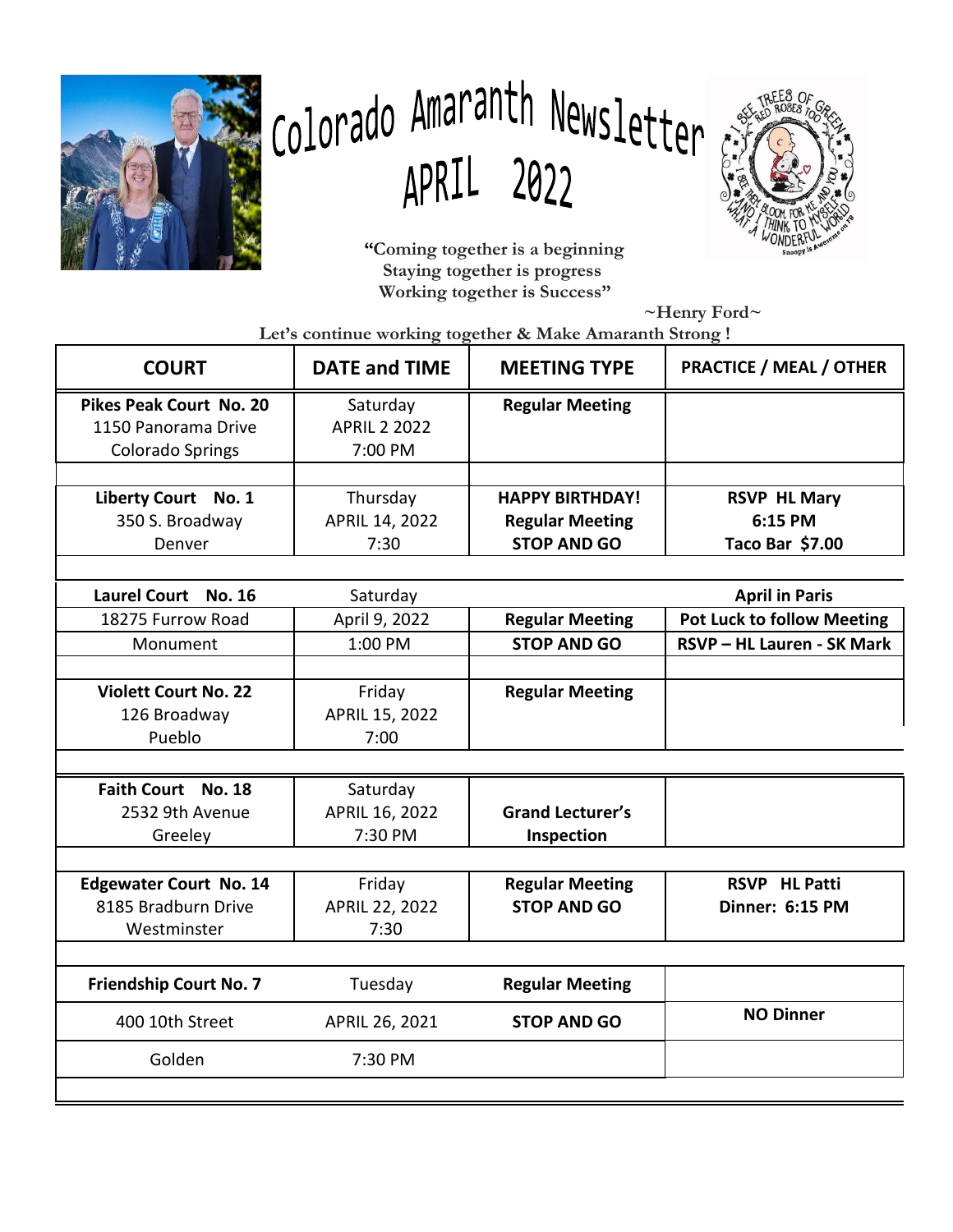# **SUBORDINATE COURT NEWS**



# **A Message from Grand Royal Matron – HL Lula Ellsworth**

Well it's "Springtime in The Rockies" I see flower peeking out from the soil. Buds on the trees & bushes. Life anew. The sun is warmer and staying out later. All the installations have been done. All beautiful in their own way. Congratulations to Elected and Appointed Officers. I truly enjoyed seeing all those who traveled to the many Courts & supported them.

HL Lula Ellsworth, GRM

# **LIBERTY Court No. 1 April 14, 2022 – 7:30 PM** Stop and Go – **Regular meeting.**

#### **Meal:** Taco Bar **Cost:** \$7.00 **Time:** 6:15 pm **RSVP to:** Mary Keithline

HAPPINESS: We would like to wish Liberty Court a wonderful 103<sup>rd</sup> Birthday. We hope all have a happy Easter and if possible, come to the Easter Sunrise Service at the Consistory. We would like to wish any who have Birthdays in April a Happy Birthday and any who have Anniversary's a Happy Anniversary.

**ILLNESS and DISTRESS:** HL JoAnne Handy lost her oldest son, Harry on Thursday March 24, 2022 due complications of diabetes and renal failure. He had had his leg amputated just below the knee a couple of days before he passed away. Please keep HL JoAnne and family in your thoughts and prayers! HL Sheryl Wilson will be getting some medical issues taken care of this month. HL Wanda McClune is still staying home until she feels up to coming to a meeting.

## **FRIENDSHIP Court No. 7:** Meeting April 26, 2022 at 7:30PM STOP and GO **Regular meeting.**

Friendship Court congratulates all the newly installed officers of the Colorado Grand Court and the Subordinate Courts, wishing all a successful year. Our April meeting will be a STOP & GO, so please plan to attend, as the GL or one of her associates will be available for any questions or advice that anyone may have.

**HAPPINESS:** I would like to say a BIG THANK YOU to all my installing officers and to all who attended my installation, what a wonderful evening. Wishing everyone a Happy Anniversary and/or Happy Birthday, who may be celebrating this month. Happy Easter to All

**ILLNESS and DISTRESS:** The court extends our deepest sympathy to H.L. Betsy Emry in the passing of her father.. the court's condolences have been extended to the family of S.K. Art Light. SK's Art Light's memorial service will be April 24th @ 2:00 pm @ Golden Masonic Temple. No other reports of illness or distress.

I want to thank all for the calls or cards I received as I was healing from my broken leg. Please remember any of our Amaranth members with cards or calls of thoughts and/or prayers, as they are very much enjoyed.

## **EDGEWATER Court No. 14:** Friday, April 22, 2022 Stop N Go **Regular meeting.** 7:30 PM. Dinner at 6:15.

RSVP is a must to HL Patti Baker.

Installations are all done now so time to get the year started. Our April meeting will be a time to help us get our floor work improved. School of Instruction was very informative.

**HAPPINESS:** Thanks to anyone who helped me thru out Installation. It was great! Happy Birthday & Happy Anniversary to all celebrating this month. Hope to see you at our meeting.

**ILLNESS & DISTRESS -** Thoughts & prayers to anyone going thru a difficult time or health issue.

Wishing everyone a safe and Happy EASTER – and a HAPPY SPRING!!

## **LAUREL Court No. 16:** Saturday April 9, 2022 Stop and Go **Regular meeting "April in Paris"** 1:00 PM Pot Luck to follow RSVP to HL Lauren or SK Mark Ralston

**HAPPINESS:** HL Lauren and SK Mark want to thank everyone that came out for our inauguration in March. It was so wonderful to see all of our friend's smiling faces. Thank you all!! We are looking forward to a wonderful year! We wish everyone that has a birthday or anniversary, congratulations, and best wishes.

**ILLNESS AND DISTRESS:** Sheryl Wilson will be having surgery on a nerve in her elbow. She will be in our thoughts and prayers for a successful surgery. We have not heard of any other illness within the Court.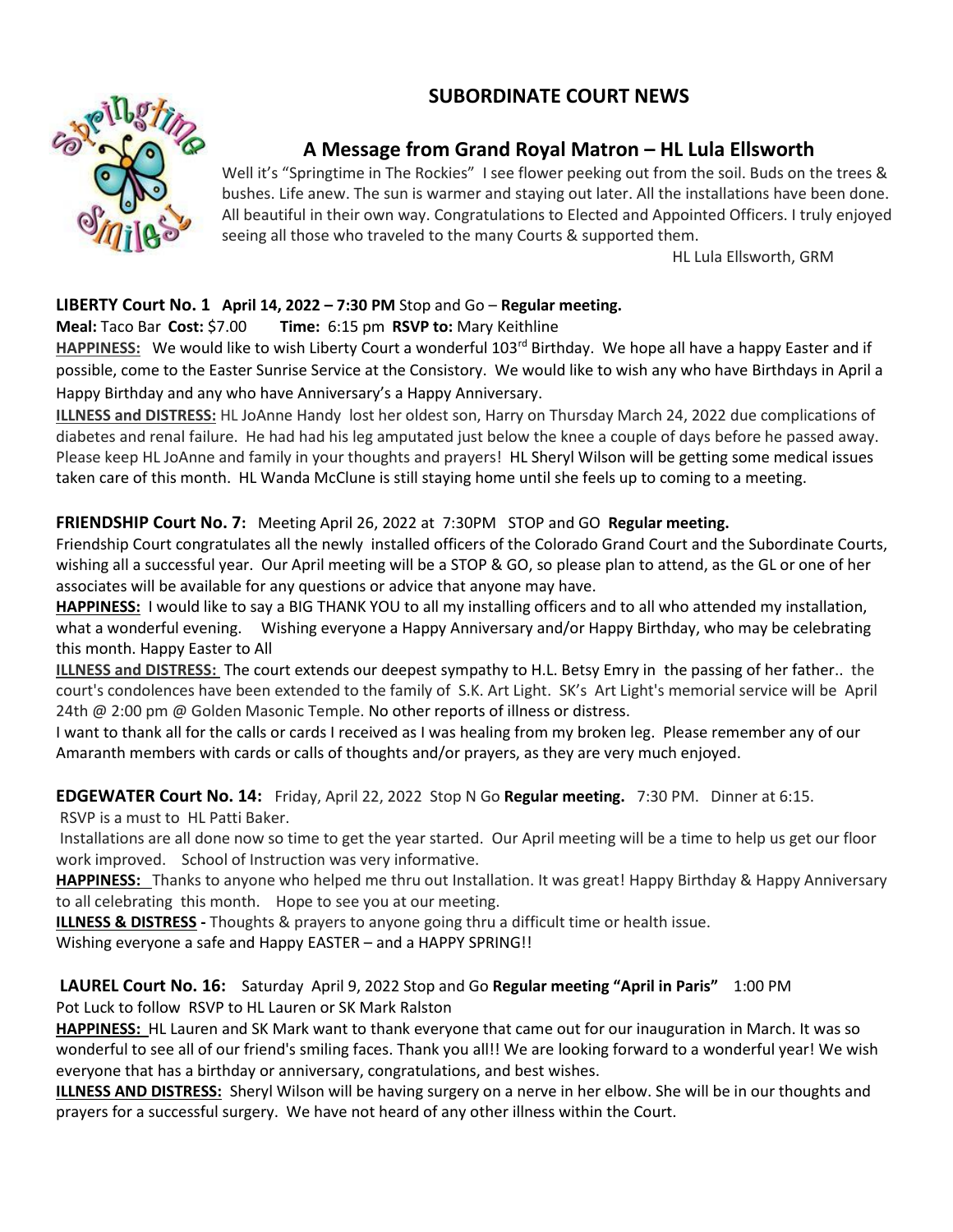#### **FAITH Court No. 18:** Saturday, April 16, 2022. 7:30 PM. **Official Inspection of the Grand Lecturer HAPPINESS:** S.K. David Frelund has been moved to rehab – we wish him a speedy recovery and know he will be glad to

get home.

**ILLNESS AND DISTRESS:** It was nice to see H.L. Joyce Patterson at our Installation.

# **PIKES PEAK Court No. 20:** April 2, 2022 7:00 PM - Regular Meeting – Celebrating Easter.

**Happiness:** SK Carl Wagner received his 50 year Masonry pin. Thank you for being a proud and dedicated member. Congratulations!

**Illness/Distress:** The Court was saddened by the death of SK Arthur Light, PRP, PGRP. HL Linda Light has set up a memorial page for SK Art. Mark and I truly miss him and are praying that HL Linda and family are able to get some healing from this tragic familial loss. There are directions located on the page for making donations to the Amaranth Diabetes Foundation or to send flowers or plant a tree in his name.

[http://Www.inmemoriamservices.com/obituary/Arthur-Light](http://www.inmemoriamservices.com/obituary/Arthur-Light)

Memorial services will be April 24th @ 2:00 pm @ Golden Masonic Temple.

# **VIOLETT Court No. 22:** April 15, 2022 7:30 PM **Regular meeting.**

We would like ladies to bring the spring bonnets and a fashion will be downstairs at refreshment time. Should be lots of fun! **Happiness** Congratulations to all the new Grand Court officers, may you enjoy your year and have safe travels to wherever you travel along the Amaranth trail. We appreciate all the folks who were present and took offices. We will have another election and installation at a later date.

When traveling to another court remember you should be carrying your ritual just in case you are asked to fill a station you have not done before.

**Illness/Distress:** Happy Easter to all.

# **FRIENDSHIP COURT No.7 EDGEWATER COURT No. 14 EDGEWATER COURT No. 14**  HL Berly Bowlin **HE Jasmin Carr is NOW HE Nancy Frieburg** 23363 E Bailey Place **HL Jasmine Scaggiari** New Phone Number Aurora CO 80016 | CONGRATULATIONS JASMINE | 303-426-5362 Janny Easte

# **ADDRESS AND PHONE NUMBER CHANGES:**

# **ANNOUNCEMENTS**



**Knights Templar of Colorado is hosting the 97th Easter Sunrise Service** at the Consistory, with the doors opening at 5:30 am and is open to all members of the Amaranth courts, their families and guests. There is FREE parking on all levels of the parking garage right next door to the Consistory. After the service there is a breakfast where everyone can purchase tickets prior to the service for \$20.00 each at [www.coloradokta.com.](http://www.coloradokta.com/) Just click on the Easter Sunrise tab and follow the instructions. But more importantly, all the sitting Royal Matrons and Royal Patrons are asked to come and be honored to sit next to the Sir Knights in the center floor in all their beauty and splendor.

Any questions may be directed to me Sir Knight Lyle Wilkes, 303-596-1230. Thank you.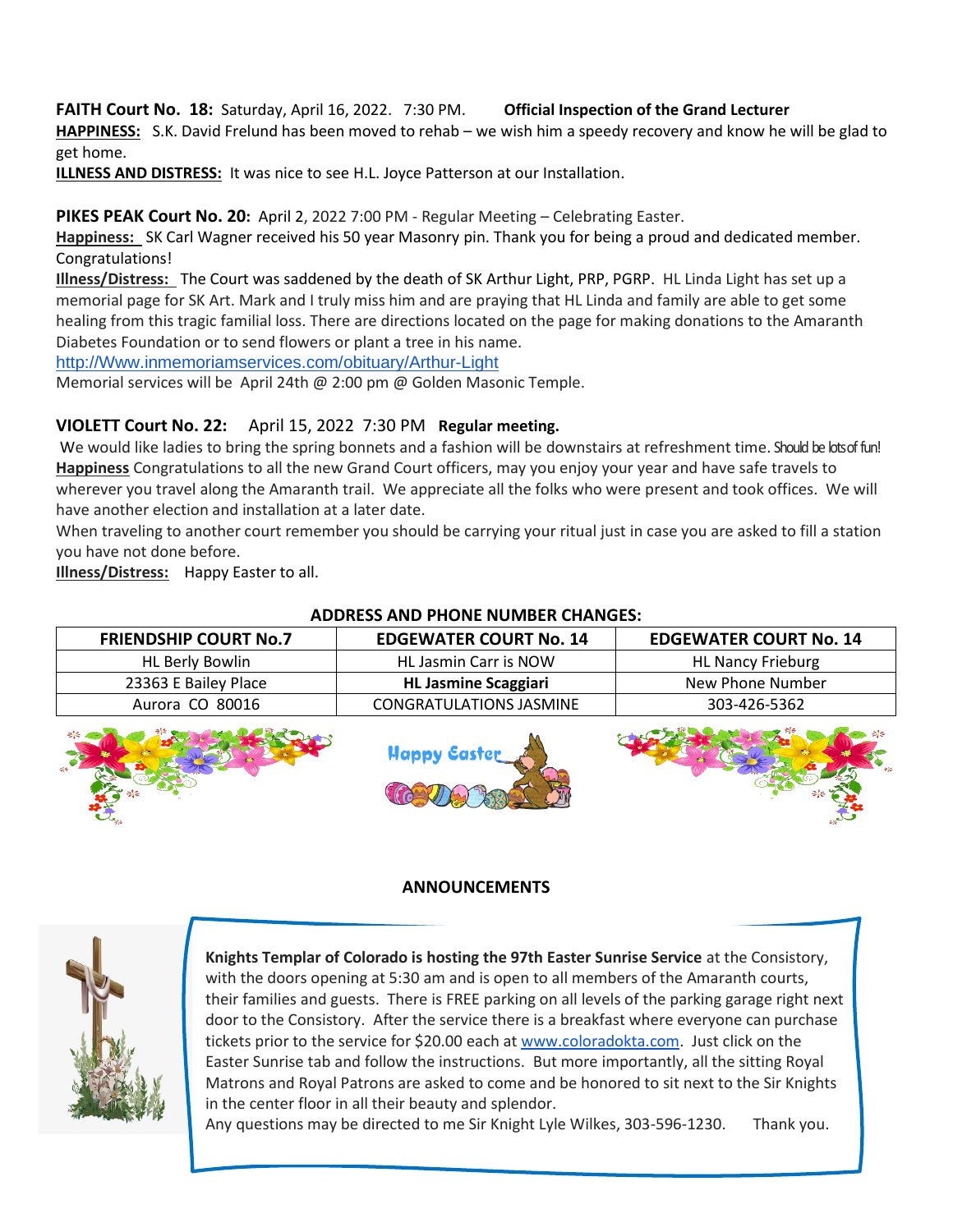#### *JURISDICTIONAL COLORADO & TRI STATE BREAKFAST AT SUPREME COUNCIL*

(includes Arizona, New Mexico and Alaska) Wednesday July 13th, 2022 7 a.m. Scrambled Eggs, Bacon, Potatoes, Assorted Pastries, Coffee, Tea and Water Cost \$25.00 Reservations and Checks are due by May 31st, 2022 Send to: HL Laura Lambird, GAM 1919 34th Ave, Greeley, Co 80634 970-351-0493

ljdiver1@aol.com - please put Jurisdiction breakfast in subject line



If you haven't gotten your Supreme diabetes pin with the Serenity Dove. HL Pat still has pins and necklaces available and would very much like to recoup her money. Please contact HL Pat to get yours. Cost is \$5.00 each.

Thank you HL Pat Hayter

## *THE PEARLS - Royal Matrons & Royal Patrons*

Will meet SUNDAY April 10<sup>th</sup>, 2022 at 2:00 PM at Grand Royal Matron's HL Lula Ellsworth home Please RSVP to HL Mary Keithline or HL Lula Ellsworth, GRM *especially* if you are not able to attend.

#### *Associate Matrons – Associate Patrons*

Will meet – Sunday April 24th, 2022 at 12:30 PM Where - Westminster Masonic Temple (Edgewater Court). The time is early so members can attend other meetings scheduled for the same afternoon. Please plan on attending this meeting. We have a lot to discuss and set up. HL Laura Lambird - GAM

#### *Conductresses and Associate Conductresses*

will meet on April 23, 2022 -3:30 PM at the Denny's on 6th and Simms ~ After the Royal Columbine Meeting Please RSVP to HL Pam Bottolfson GC or HL Mary Wilkes GAC

#### **ROYAL COLUMBINES**

Past Royal Matrons, Past Royal Patrons, Royal Matrons, Associate Matrons, Royal Patrons, Associate Patrons Line officers, all members! Meeting on April 23, 2022 -2:00 PM at the Denny's **565 UNION BLVD.** (6th and Simms), Election of officers



## *LONG RANGE PLANNING COMMITTEE*

Our next meeting will be virtual OPEN TO ALL interested members of the Order! MONDAY, April 4, 2022 - 6:30 pm Join us on **ZOOM**

<https://us05web.zoom.us/j/88389849180?pwd=TFllOGJTZ2tBQkp3RFQ1UWtKWHREUT09>

Meeting ID: 883 8984 9180 Passcode: Unz5sC

Contact HL Pam Bottolfson for more information.